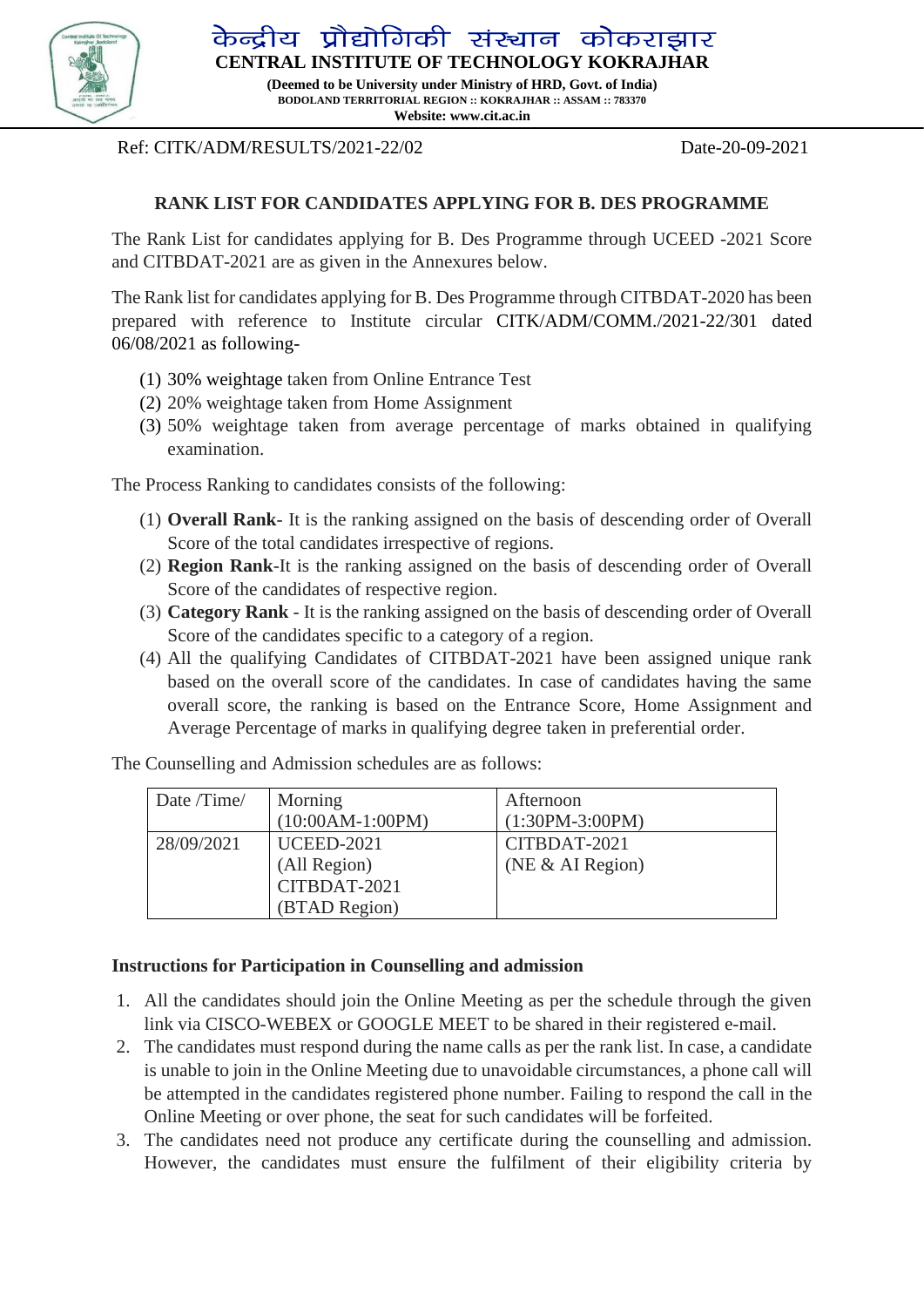

केन्द्रीय प्रौद्योगिकी संस्थान कोकराझार

**CENTRAL INSTITUTE OF TECHNOLOGY KOKRAJHAR**

**(Deemed to be University under Ministry of HRD, Govt. of India) BODOLAND TERRITORIAL REGION :: KOKRAJHAR :: ASSAM :: 783370 Website: www.cit.ac.in** 

# Ref: CITK/ADM/RESULTS/2021-22/02 Date-20-09-2021

themselves and if discrepancies are found on verification in later course of time, the admission shall stand cancelled.

- 4. The Payment of Fees must be accomplished within the 48 hours from their allotment of seat, failing which may forfeit their allotted seat and transferred to other eligible candidate. The Steps for Online Payment will be shared in the registered email.
- 5. The Fee Details are as follows:

| Course |          | Category | <b>Admission Fee</b> | <b>Hostel Admission Fee</b> |           |
|--------|----------|----------|----------------------|-----------------------------|-----------|
|        | Des      |          | First GEN/OBC        | $37.700/-$                  | $5,000/-$ |
|        | Semester |          | SC/ST/PWD            | $18,700/-$                  | 5.000/-   |

# **RANK LIST OF CANDIDATES SHORTLISTED THROUGH UCEED SCORE-2021**

| S <sub>1</sub><br>No | <b>FORM</b><br><b>NUMBER</b> | <b>ROLL</b><br><b>NUMBER</b> | <b>REGION</b>  | <b>CATEGORY</b> | <b>NAME</b>                            | <b>UCEED</b><br><b>SCORE</b> | Overall<br>Rank |
|----------------------|------------------------------|------------------------------|----------------|-----------------|----------------------------------------|------------------------------|-----------------|
| 1                    | 20613                        | 7031016                      | 3              | 1               | <b>NIRANJAN UMESH</b><br><b>LONDHE</b> | 118.17                       | 1               |
| $\overline{2}$       | 21657                        | 7021024                      | $\overline{2}$ |                 | <b>MANAJIT SAHA</b>                    | 114.64                       | $\overline{2}$  |
| 3                    | 20363                        | 7032010                      | 3              | $\overline{2}$  | <b>ADITHYAN KR</b>                     | 107.6                        | 3               |
| $\overline{4}$       | 20134                        | 7031005                      | 3              | 1               | <b>SAMADRITA</b><br><b>KARMAKAR</b>    | 103.65                       | $\overline{4}$  |
| 5                    | 24248                        | 7036028                      | 3              | 6               | <b>AYUSH TIWARI</b>                    | 100.64                       | 5               |
| 6                    | 20033                        | 7031003                      | 3              | 1               | <b>ABANTIKA</b><br><b>DUTTAGAUR</b>    | 88.7                         | 6               |
| 7                    | 20194                        | 7024008                      | 2              | $\overline{4}$  | <b>AVINASH</b><br><b>LANGTHASA</b>     | 78.16                        | $\overline{7}$  |
| 8                    | 21079                        | 7023021                      | 2              | 3               | <b>ASHIRBANI</b><br><b>MAZUMDER</b>    | 77.17                        | 8               |
| 9                    | 20201                        | 7024009                      | $\overline{2}$ | $\overline{4}$  | <b>SARANGTHIK</b><br><b>TERON</b>      | 75.96                        | 9               |
| 10                   | 20009                        | 7031002                      | $\overline{3}$ | 1               | SHREYA KAKAJI                          | 73.97                        | 10              |
| 11                   | 20502                        | 7014013                      | 1              | $\overline{4}$  | <b>ANSUMAN</b><br><b>NARZARY</b>       | 61.92                        | 11              |
| 12                   | 21246                        | 7033022                      | 3              | 3               | MEGHNA KUMARI                          | 48.43                        | 12              |

# **RANK LIST OF CANDIDATES SHORTLISTED THROUGH CITBDAT SCORE-2021**

# ALL INDIA REGION

| SL<br>NO. | <b>FORM</b><br>NO. | <b>ENROLLMENT</b><br>ID | <b>NAME</b>           | <b>OVERALL</b><br><b>SCORE</b><br>(100) | <b>OVERALL</b><br><b>RANK</b> | <b>REGION</b><br><b>RANK</b> | <b>CATEGROY</b><br><b>RANK</b> |
|-----------|--------------------|-------------------------|-----------------------|-----------------------------------------|-------------------------------|------------------------------|--------------------------------|
|           |                    |                         | <b>SAMADRITA</b>      |                                         |                               |                              |                                |
|           | 20133              | 4231003                 | <b>KARMAKAR</b>       | 77.75                                   |                               |                              |                                |
| ◠         | 20126              | 4131001                 | YASHANSI DUBEY        | 76.90                                   |                               |                              |                                |
|           | 22773              | 4833004                 | <b>SAUMMOJIT BALA</b> | 76.17                                   |                               |                              | $SC-1$                         |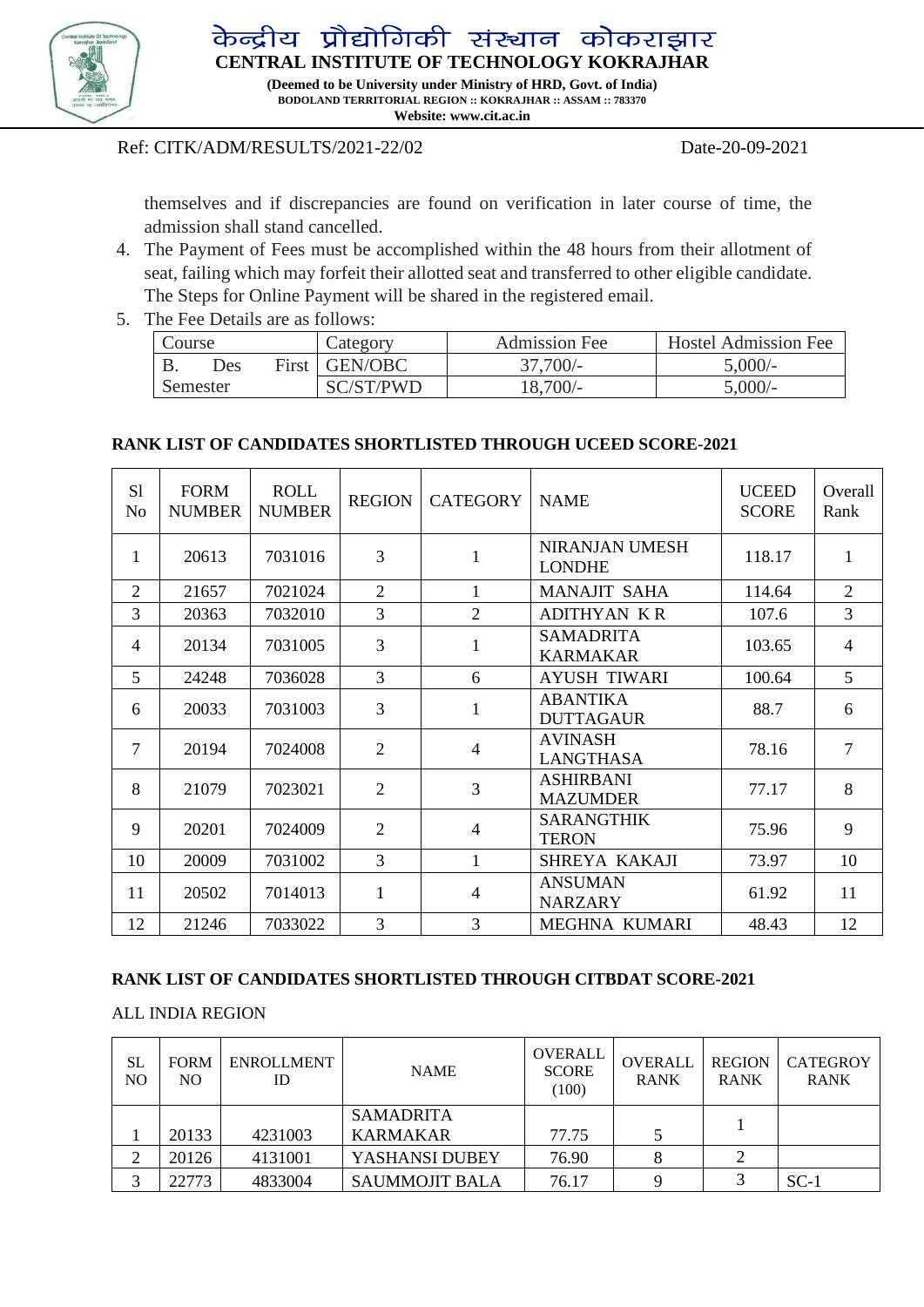

# **CENTRAL INSTITUTE OF TECHNOLOGY KOKRAJHAR**

**(Deemed to be University under Ministry of HRD, Govt. of India) BODOLAND TERRITORIAL REGION :: KOKRAJHAR :: ASSAM :: 783370 Website: www.cit.ac.in** 

# Ref: CITK/ADM/RESULTS/2021-22/02 Date-20-09-2021

| 4  | 23032 | 4832005 | NIBEDITA RAHA                     | 70.73 | 15 | 4  | OBC-1   |
|----|-------|---------|-----------------------------------|-------|----|----|---------|
| 5  | 24086 | 4933003 | PRIYANSHU SINGH                   | 67.43 | 21 | 5  | $SC-2$  |
| 6  | 24247 | 4936004 | <b>AYUSH TIWARI</b>               | 67.30 | 22 | 6  | $EWS-1$ |
| 7  | 23241 | 4222029 | <b>JAYASMITA</b><br><b>BORUAH</b> | 63.80 | 27 | 7  | $OBC-2$ |
|    |       |         | <b>RIPUNJOY KUMAR</b>             |       |    | 8  |         |
| 8  | 21630 | 4231020 | <b>SARMAH</b>                     | 62.30 | 31 |    |         |
| 9  | 20612 | 4131003 | Niranjan Londhe                   | 61.33 | 32 | 9  |         |
| 10 | 24290 | 4931005 | <b>NIKET KUMAR</b>                | 59.40 | 34 | 10 |         |
| 11 | 23406 | 4932002 | <b>JIGYASA GUPTA</b>              | 57.20 | 39 | 11 | $OBC-3$ |
| 12 | 20008 | 4231001 | <b>SHREYA KAKAJI</b>              | 56.13 | 41 | 12 |         |
| 13 | 20574 | 4134002 | <b>HIMASHREE DEORI</b>            | 35.67 | 46 | 13 | $ST-1$  |

### NORTH-EAST REGION

| <b>SL</b><br>N <sub>O</sub> | <b>FORM</b><br>N <sub>O</sub> | <b>ENROLLMEN</b><br>T ID | <b>NAME</b>                                 | <b>OVERALL</b><br><b>SCORE</b><br>(100) | <b>OVERALL</b><br><b>RANK</b> | <b>REGION</b><br><b>RANK</b> | <b>CATEGRO</b><br><b>Y RANK</b> |
|-----------------------------|-------------------------------|--------------------------|---------------------------------------------|-----------------------------------------|-------------------------------|------------------------------|---------------------------------|
| 1                           | 20553                         | 4222009                  | <b>RICHA BARMAN</b>                         | 82.97                                   | 1                             | $\mathbf{1}$                 | OBC-1                           |
| $\overline{2}$              | 23259                         | 4621005                  | <b>RITURAJ SAIKIA</b>                       | 82.93                                   | $\overline{2}$                | $\overline{2}$               |                                 |
| 3                           | 23414                         | 4221031                  | <b>AKHIRUL ANAM</b>                         | 78.87                                   | $\overline{3}$                | $\overline{3}$               |                                 |
| $\overline{4}$              | 21946                         | 4121006                  | PRANTAR NIYOGI                              | 78.03                                   | $\overline{4}$                | $\overline{4}$               |                                 |
| 5                           | 23454                         | 4222033                  | <b>CHINMOY BORA</b>                         | 77.63                                   | 6                             | 5                            | $OBC-2$                         |
| 6                           | 21185                         | 4224016                  | PLABITA KAMAN                               | 77.40                                   | $\overline{7}$                | 6                            | $ST-1$                          |
| $\overline{7}$              | 22216                         | 4624002                  | <b>ABHINAV KAMAN</b>                        | 71.53                                   | 11                            | $\overline{7}$               | $ST-2$                          |
| 8                           | 22544                         | 4224025                  | <b>DAISY KHAKHLARY</b>                      | 71.50                                   | 12                            | 8                            | $ST-3$                          |
| 9                           | 22298                         | 4724001                  | <b>ZECHARIA SARI</b>                        | 71.40                                   | 13                            | 9                            | $ST-4$                          |
| 10                          | 22355                         | 4622003                  | <b>AKANKHA GOGOI</b>                        | 70.80                                   | 14                            | 10                           | OBC-3                           |
| 11                          | 22357                         | 4221023                  | <b>MOONMEE ARA</b><br><b>BEGUM</b>          | 69.83                                   | 17                            | 11                           |                                 |
| 12                          | 23345                         | 4622006                  | <b>PRIYANKUSH</b><br><b>JANARDAN CHUTIA</b> | 69.77                                   | 18                            | 12                           | OBC-4                           |
| 13                          | 21598                         | 4622001                  | <b>CHANDAN PHUKAN</b>                       | 69.57                                   | 19                            | 13                           | OBC-5                           |
| 14                          | 20958                         | 4222013                  | <b>DARSHAN LALL</b><br><b>BOISHYA</b>       | 67.60                                   | 20                            | 14                           | OBC-6                           |
| 15                          | 22626                         | 4222026                  | <b>SAMPRITY DAS</b>                         | 67.00                                   | 23                            | 15                           | $OBC-7$                         |
| 16                          | 20998                         | 4221014                  | <b>RAUNAK RABHA</b>                         | 66.53                                   | 24                            | 16                           |                                 |
| 17                          | 23409                         | 4321003                  | <b>NABAJYOTI</b><br><b>DOWARAH</b>          | 65.00                                   | 26                            | 17                           |                                 |
| 18                          | 22455                         | 4624004                  | <b>JUMI PATIR</b>                           | 63.00                                   | 28                            | 18                           | $ST-5$                          |
| 19                          | 20771                         | 4224012                  | <b>DARSHAN DAS</b>                          | 62.90                                   | 29                            | 19                           | $ST-6$                          |
| 20                          | 20393                         | 4221005                  | <b>NAYAN JYOTI</b><br><b>KALITA</b>         | 58.60                                   | 35                            | 20                           |                                 |
| 21                          | 23454                         | 4222033                  | Chinmoy Bora                                | 57.97                                   | 37                            | 21                           | $OBC-8$                         |